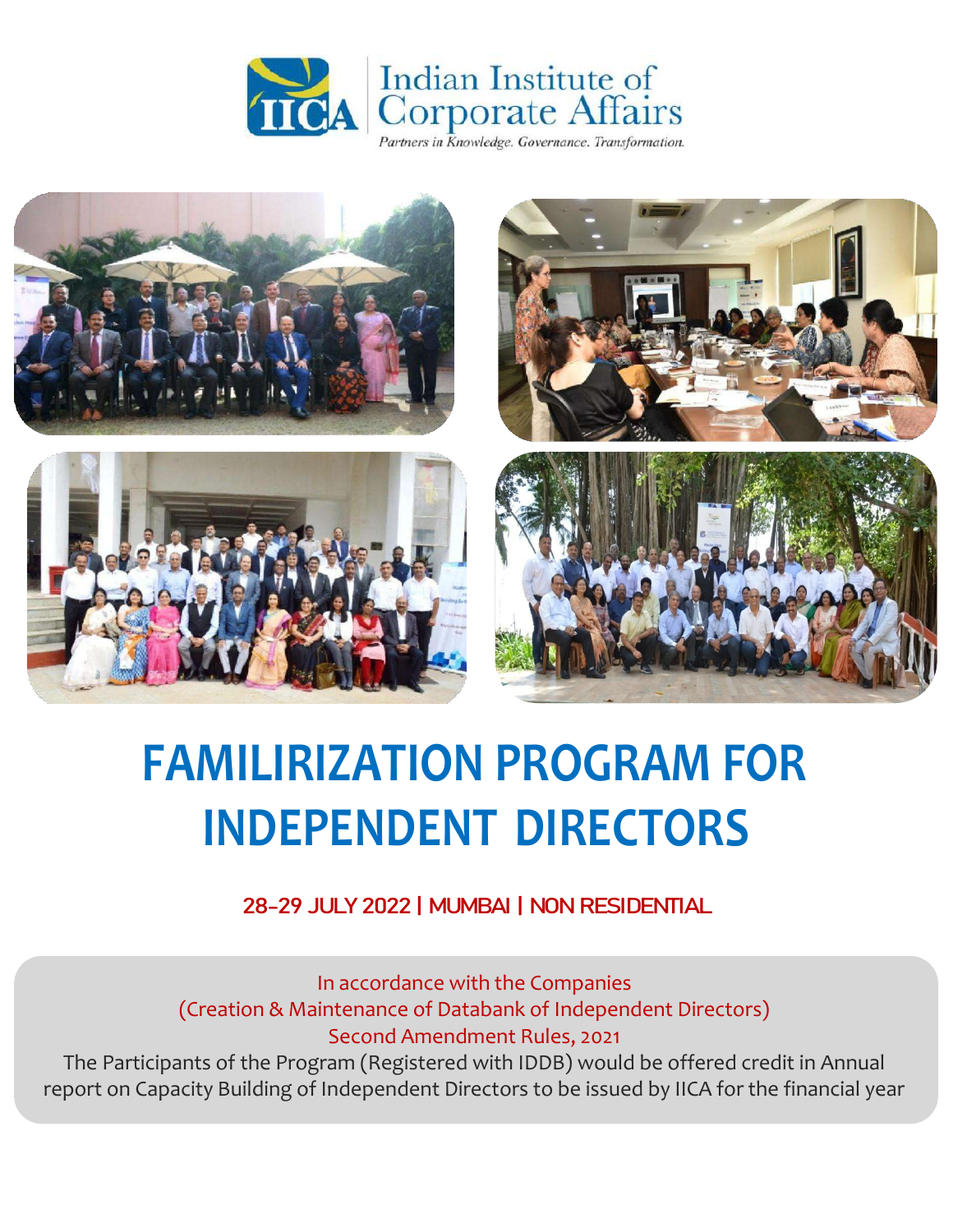# **PROGRAM OVERVIEW**

The demand for dynamic, visionary & futuristic board members has increased substantially in India and so has the need for proper training to equip them to cope up with the rigorous competition. A Board which does not perform well and works with a lackadaisical attitude can translate into a liability for the company. Untrained directors expose the company to perils & risks which may lead to penalties as well as other negative consequences leading to loss of reputation of companies. In realization of this, IICA Familiarization Program for Independent Directors has been designed keeping in mind the unique training requirements and challenges of the changing times.



**Dr. Anup K Pujari** Former Secretary, GOI



**Savithri Parekh** Chief Compliance Officer – Reliance Industries



**Nawshir Mirza** Board Member

**Certification in accordance with the requirement of Regulation 25 (7) of the SEBI (LODR) 2015 and schedule IV of the Companies Act 2013**



**Vivek Talwar** Former Head – Sustainability, Tata Group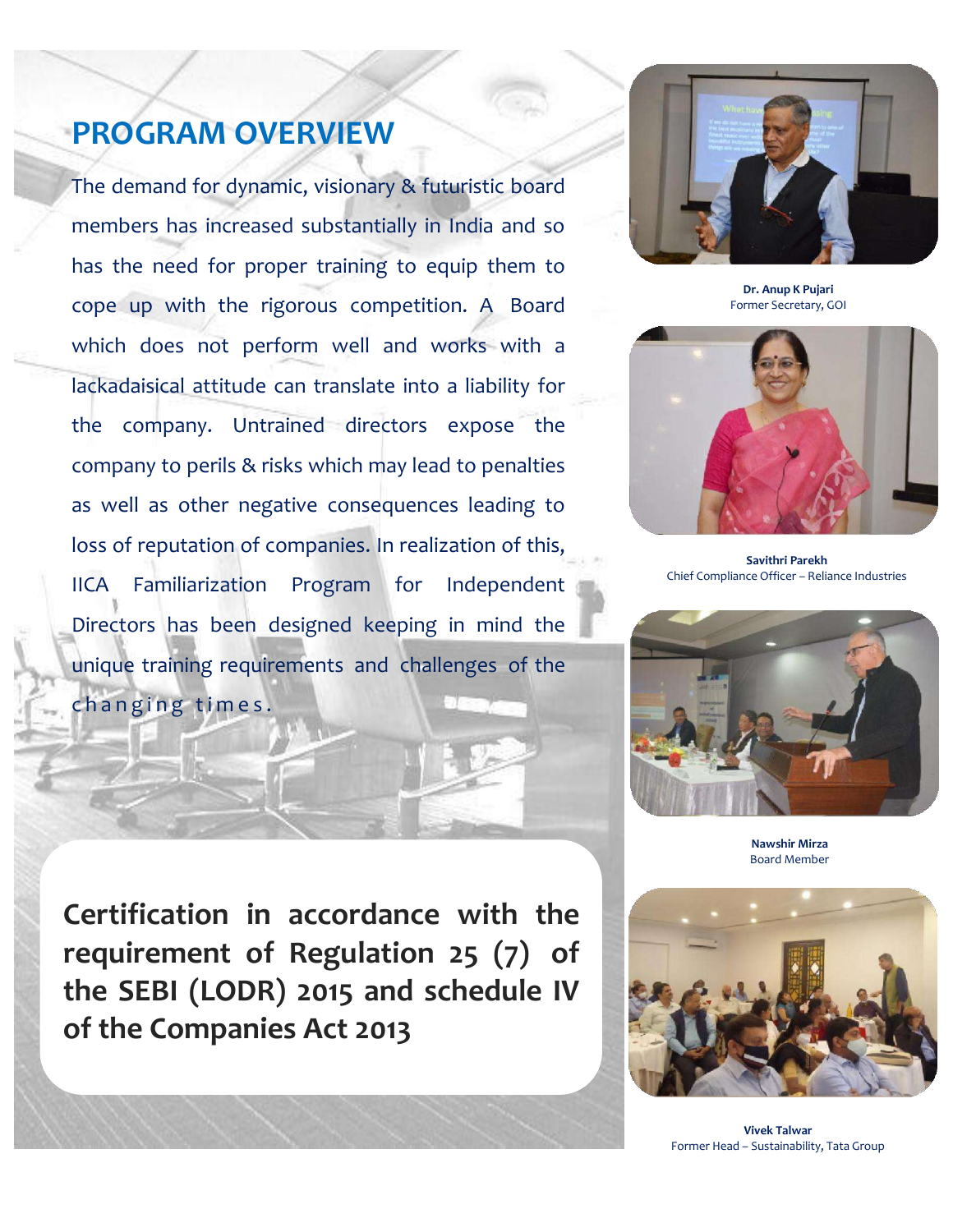

**Shailesh Haribhakti** Board member



**Dr. Anil Khandelwal** Board member



**Ajay Nanavati** Board member

Are You an Independent

**Director or Aspire to be One?** 

#### **THE INDIAN INSTITUTE OF CORPORATE AFFAIRS**

Established as a think tank for the Ministry of Corporate Affairs, the Indian Institute of Corporate Affairs was set-up in 2008 to advance thought leadership in the Indian business environment through research, capacity building & advocacy efforts.

Since its inception, the IICA continues to attract and train highly talented, innovative, entrepreneurial, ambitious and openminded leaders in India. Characterized by pedagogical innovation, strong corporate connections and a rigorous academic environment, programs and initiatives developed at IICA are purpose built to transform our participants to serve as architects of a responsible world.

#### **SCHOOL OF CORPORATE GOVERNANCE AND PUBLIC POLICY**

The IICA School of Corporate Governance & Public Policy has been set up with the vision to provide knowledge and expertise to meet the challenges of inclusive and sustainable corporate operation and growth. The school is engaged in professionalizing corporate Boards & has trained more than 5,000 Directors so far. The school also leads the initiative of Independent Directors Databank for capacity Building of 20,000 plus Independent Directors.













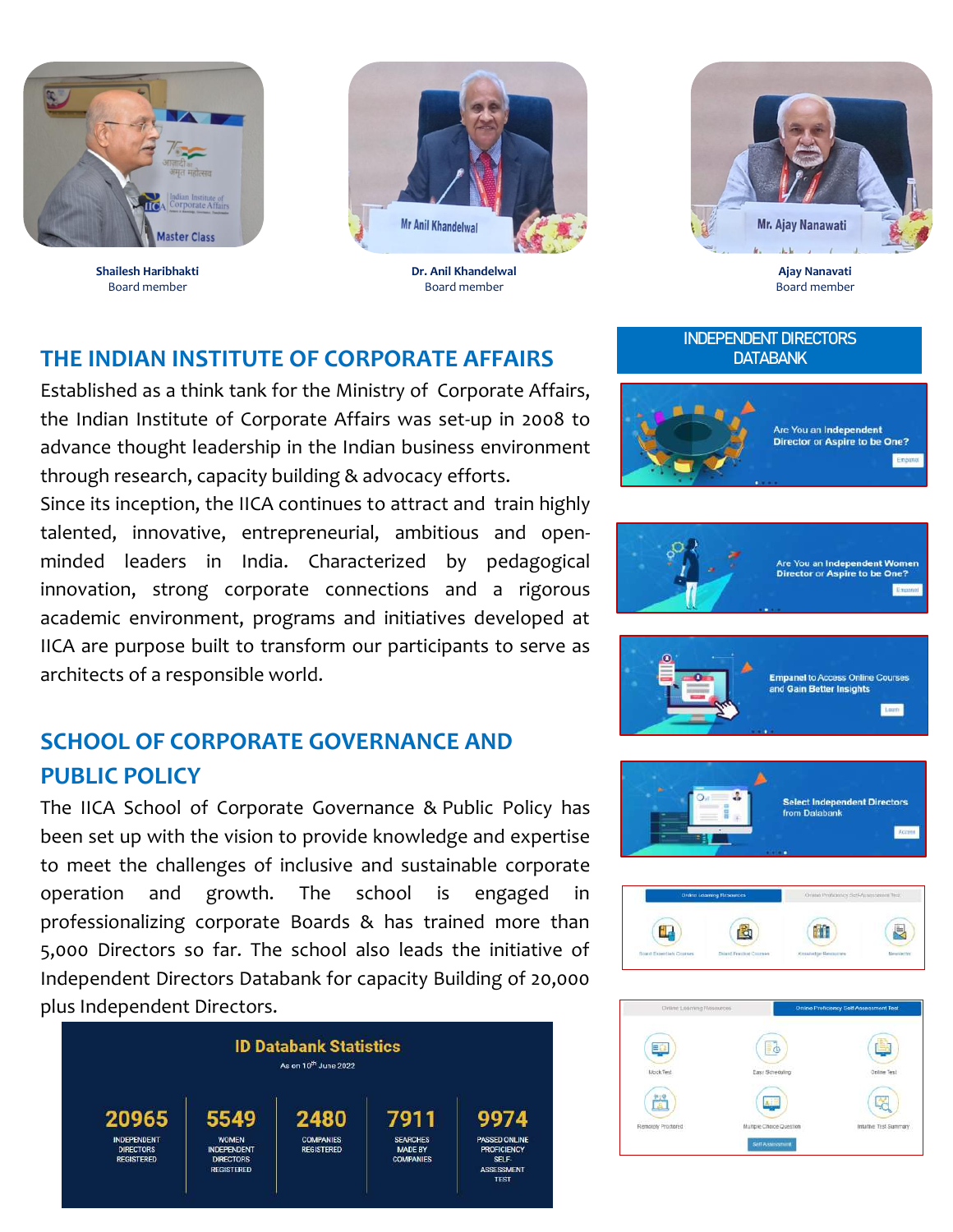## **Key Information**

### **Who Should Attend-**

The familiarization programme has been designed by IICA for Independent Directors on Boards of Public & Private sector companies & also for those aspiring to take on board positions in the future.

**Duration -** Two Days **Venue –** Mumbai

**Program Fee - Rs. 40,000 plus GST** as applicable (Non Residential Training)

### **Registration**

The registrations for the program would be open till 20<sup>th</sup> of July 2022. For Program Registration Directors shall fill up the registration form and pay the registration fees. Registrations will be confirmed upon receipt of full registration amount in advance. For registrations assistance, please contact **Mr. Manoj Singh**, Chief Program Executive – IICA | 0**7500839434** | [manoj.singh@iica.in.](mailto:manoj.singh@iica.in)

## **Registration Policy**

Registration is on first come, first serve basis. Fee once paid shall not be refunded. Participants are required to remit the fee in advance to confirm their registration. In case of non-participation by the nominated executive, it is possible to nominate alternate person. Transfer of nominations will have to be communicated via email to coordinator a week before the commencement of the program. IICA shall not be liable for any direct or indirect damages that may be incurred due to a cancellation. IICA reserve the right to change resource persons, dates, topics, venue as per exigencies or circumstances, if any.

### **Course Director –**

**Dr. Niraj Gupta** Head – School of Corporate Governance & Public Policy, IICA Nodal Officer - ID Databank Nodal Officer – National CSR Award

#### **Course Coordinator –**

**Mr. Manoj Singh** Chief Program Executive **M:** 7500839434 **E:** [manoj.singh@iica.in](mailto:manoj.singh@iica.in)